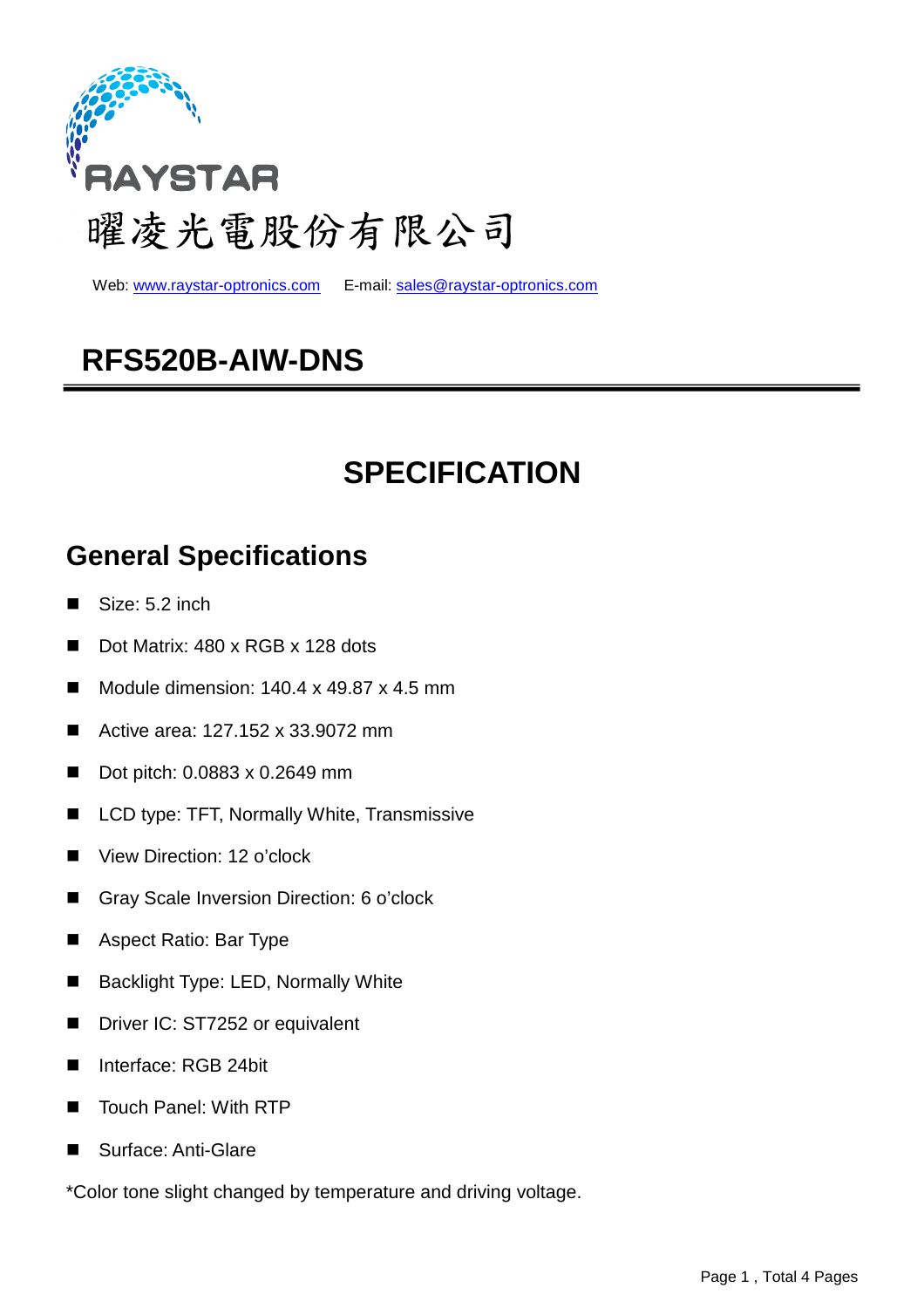

#### **Interface LCM PIN Definition**

| Pin            | <b>Symbol</b>  | <b>Function</b>                           |
|----------------|----------------|-------------------------------------------|
| 1              | VLED-          | Power for LED backlight cathode           |
| $\overline{2}$ | VLED+          | Power for LED backlight anode             |
| 3              | <b>GND</b>     | Power ground                              |
| 4              | <b>VCC</b>     | Power voltage                             |
| 5              | R <sub>0</sub> | Red data (LSB)                            |
| 6              | R <sub>1</sub> | Red data                                  |
| $\overline{7}$ | R <sub>2</sub> | Red data                                  |
| 8              | R <sub>3</sub> | Red data                                  |
| 9              | R <sub>4</sub> | Red data                                  |
| 10             | R <sub>5</sub> | Red data                                  |
| 11             | R <sub>6</sub> | Red data                                  |
| 12             | R7             | Red data (MSB)                            |
| 13             | G <sub>0</sub> | Green data (LSB)                          |
| 14             | G <sub>1</sub> | Green data                                |
| 15             | G <sub>2</sub> | Green data                                |
| 16             | G <sub>3</sub> | Green data                                |
| 17             | G4             | Green data                                |
| 18             | G <sub>5</sub> | Green data                                |
| 19             | G <sub>6</sub> | Green data                                |
| 20             | G7             | Green data (MSB)                          |
| 21             | B <sub>0</sub> | Blue data (LSB)                           |
| 22             | <b>B1</b>      | <b>Blue data</b>                          |
| 23             | B <sub>2</sub> | Blue data                                 |
| 24             | B <sub>3</sub> | Blue data                                 |
| 25             | <b>B4</b>      | Blue data                                 |
| 26             | <b>B5</b>      | Blue data                                 |
| 27             | <b>B6</b>      | Blue data                                 |
| 28             | B7             | Blue data (MSB)                           |
| 29             | <b>GND</b>     | Power ground                              |
| 30             | <b>CLK</b>     | Pixel clock (DCLK)                        |
| 31             | <b>GND</b>     | Power ground                              |
| 32             | <b>HSYNC</b>   | Horizontal sync signal; negative polarity |
| 33             | <b>VSYNC</b>   | Vertical sync signal; negative polarity   |
| 34             | NC             | No connection                             |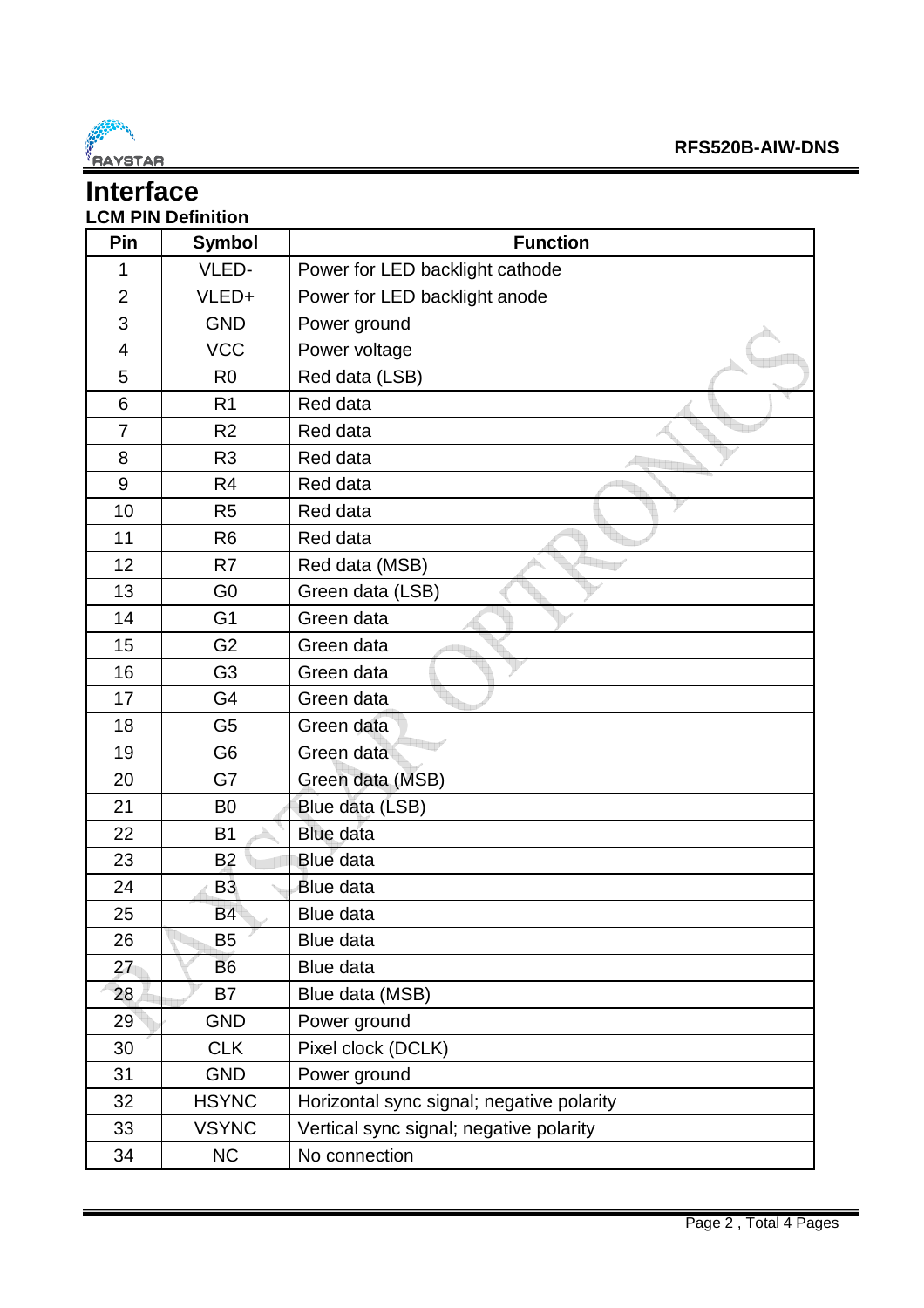

**RFS520B-AIW-DNS** 

an Di

| 35 | <b>GND</b>   | Power ground     |
|----|--------------|------------------|
| 36 | <b>RESET</b> | Reset signal     |
| 37 | XL           | Left electrode   |
| 38 | YU           | Top electrode    |
| 39 | XR           | Right electrode  |
| 40 | YD           | Bottom electrode |

### **Contour Drawing**